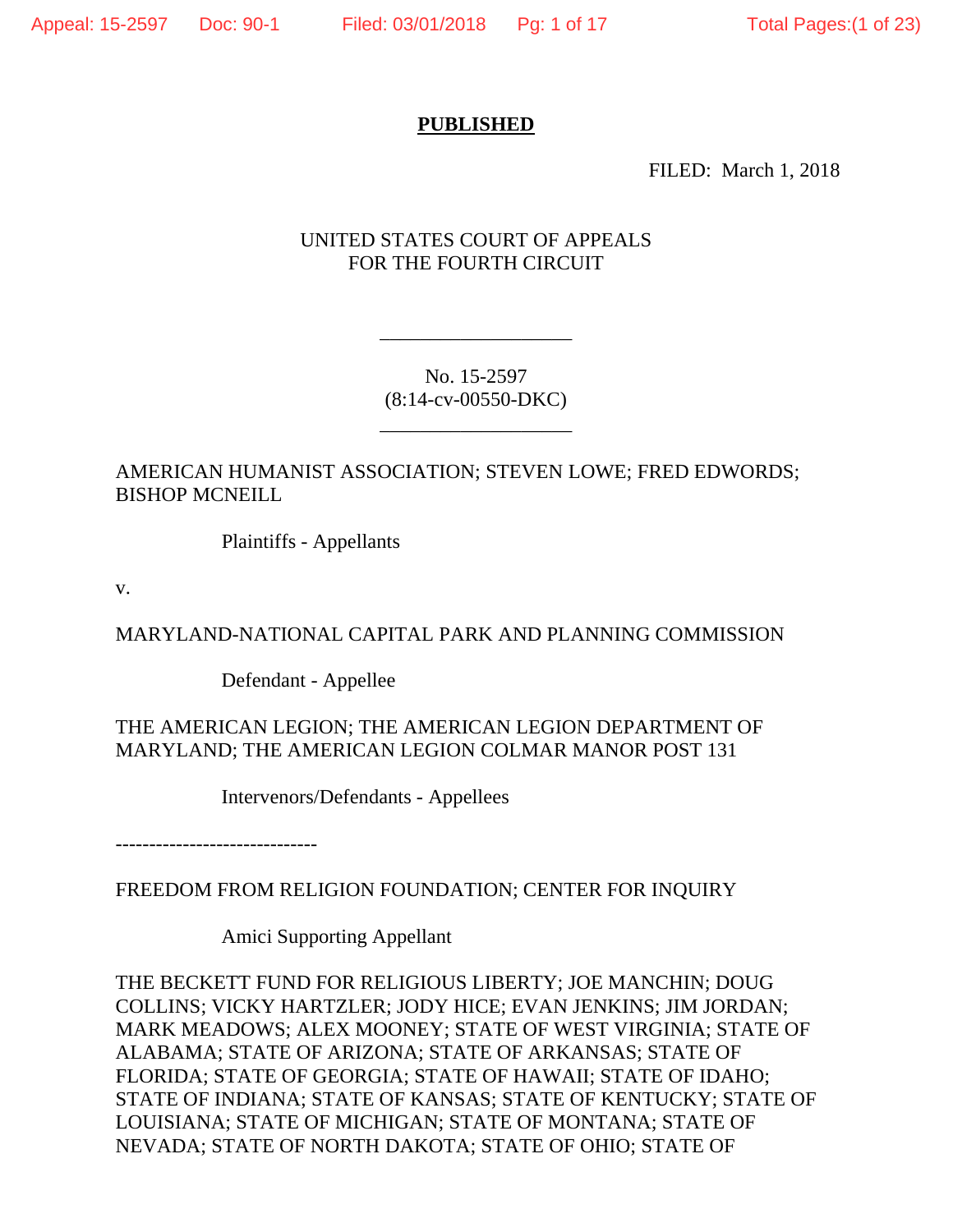# OKLAHOMA; STATE OF RHODE ISLAND; STATE OF SOUTH CAROLINA; STATE OF SOUTH DAKOTA; STATE OF TEXAS; STATE OF UTAH; STATE OF VIRGINIA; STATE OF WISCONSIN

Amici Supporting Appellee

FOUNDATION FOR MORAL LAW

Amicus Supporting Rehearing Petition

# O R D E R \_\_\_\_\_\_\_\_\_\_\_\_\_\_\_\_\_\_\_

\_\_\_\_\_\_\_\_\_\_\_\_\_\_\_\_\_\_\_

On a requested poll of the court on appellees' petitions for rehearing en banc, a majority of active judges voted to deny rehearing en banc. Judge Motz, Judge Duncan, Judge Keenan, Judge Wynn, Judge Diaz, Judge Floyd, Judge Thacker, and Judge Harris voted to deny rehearing en banc. Chief Judge Gregory, Judge Wilkinson, Judge Niemeyer, Judge Traxler, Judge King, and Judge Agee voted to grant rehearing en banc.

The petitions for rehearing en banc are denied.

Judge Wynn filed a concurring opinion, and Chief Judge Gregory, Judge Wilkinson, and Judge Niemeyer filed dissenting opinions.

Entered at the direction of Judge Thacker.

For the Court

/s/ Patricia S. Connor, Clerk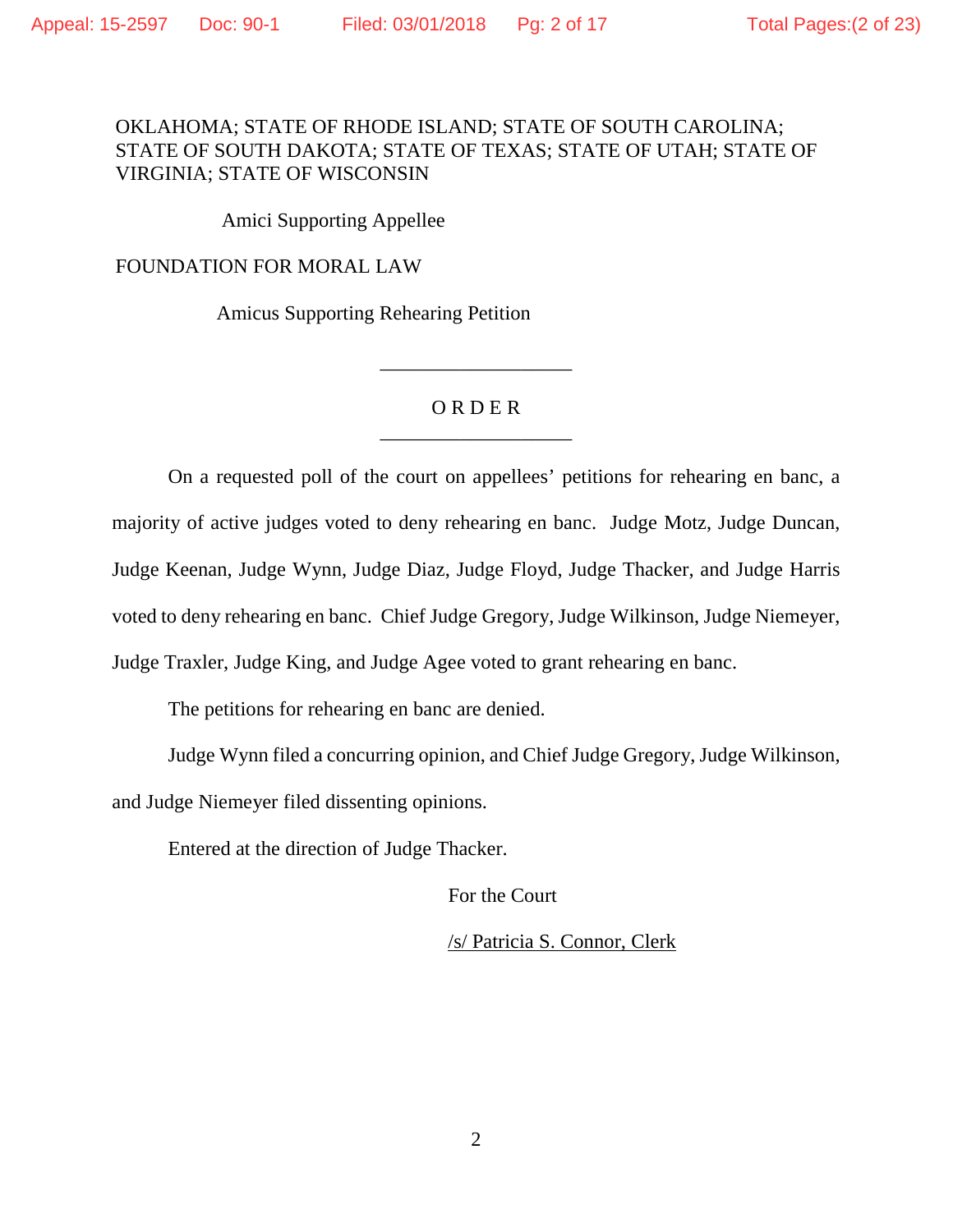WYNN, Circuit Judge, voting to Deny the Petition to Rehear:

In seeking rehearing of this case en banc, Petitioner Maryland-National Capital Park & Planning Commission, a state entity (the "Commission"), again asks this Court to hold that Maryland's ownership and maintenance of the Bladensburg Cross—a 40-foot tall Latin cross erected at an intersection in Prince George's County—*does not* have the "principal or primary effect" of advancing the Christian faith. Appellee's Pet. for Reh'g En Banc at 12. Rather, according to the Commission, this Court should conclude that the Bladensburg Cross has lost its predominantly sectarian meaning, to the extent that it ever had any such meaning, and now stands as a symbol of the soldiers who died on the field of battle in World War I.

But the Latin cross has for centuries been widely recognized as "the pre-eminent symbol of Christianity."<sup>1</sup> Nothing in the First Amendment empowers the judiciary to

<span id="page-2-0"></span> <sup>1</sup> *Trunk v. City of San Diego*, 629 F.3d 1099, 1110 (9th Cir. 2011); *see also, e.g.*, *W. Va. State Bd. of Educ. v. Barnette*, 319 U.S. 624, 632 (1943) ("Symbolism is a primitive but effective way of communicating ideas. The use of an emblem . . . to symbolize some system, idea, institution, or personality, is a short cut from mind to mind. . . . [T]he church speaks through the Cross, the Crucifix, the altar and shrine, and clerical reiment."); *Salazar v. Buono*, 559 U.S. 700, 747 (2010) (Stevens, J., dissenting) ("We have recognized the significance of the Latin cross as a sectarian symbol, and no participant in this litigation denies that the cross bears that social meaning." (citing, e.g., *Capitol Square Review & Advisory Bd. v. Pinette*, 515 U.S. 753, 776 (1995) (O'Connor, J., concurring in part and concurring in judgment) (expressing concern because "the cross is an especially potent sectarian symbol which stood unattended in close proximity to official government buildings"); *id.* at 792 (Souter, J., concurring in part and concurring in judgment) ("[T]he Latin cross . . . is the principal symbol of Christianity around the world."); *id.* at 798 n.3 (Stevens, J., dissenting) ("[T]he Latin cross is identifiable as a symbol of a particular religion, that of Christianity; and, further, as a symbol of particular denominations within Christianity."))).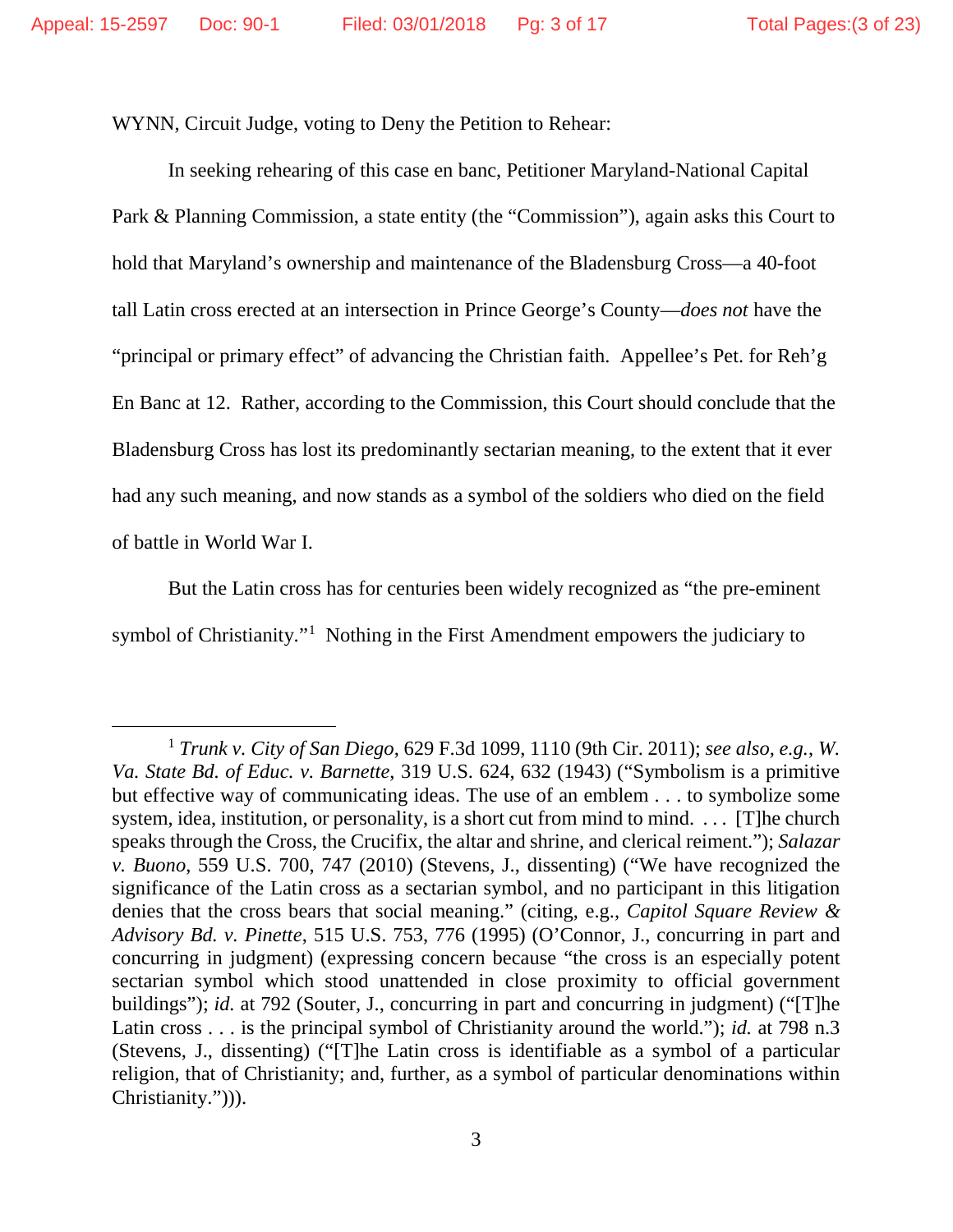conclude that the freestanding Latin cross has been divested of this predominately sectarian meaning.

Our holding that the State's ongoing ownership and maintenance of the Bladensburg Cross violated the Establishment Clause recognizes that to hold otherwise would require this Court to accept the Commission's conclusion that the Latin cross *does not* have the "principal or primary effect" of advancing the Christian faith. To give the judiciary the power to prescribe and proscribe the meaning of an unadorned, traditionally religious symbol like the Latin cross would infringe on intensely personal and sacred questions of religious meaning and belief. <sup>[2](#page-3-0)</sup> Such governmental prescription of religious belief would serve only to "degrade religion"—one of the principal outcomes the Framers of the Religion Clauses sought to forestall. *Engel v. Vitale*, 370 U.S. 421, 431 (1962).

The First Amendment provides that the government "shall make no law respecting an establishment of religion, or prohibiting the free exercise thereof." U.S. Const. amend. I. Although "tension inevitably exists between the Free Exercise and the Establishment Clauses," *Comm. for Pub. Educ. & Religious Liberty v. Nyquist*, 413 U.S. 756, 788 (1973), both Religion Clauses serve at least one common purpose: the prevention of governmental interference in matters of faith.

<span id="page-3-0"></span> <sup>2</sup> <sup>2</sup> According to recent polling, adults who identify as adherents of Christianity comprise approximately 75% of the United States population. *E.g.*, Frank Newport, *Percentage of Christians in U.S. Drifting Down, but Still High*, Gallup News (Dec. 24, 2015), http://news.gallup.com/poll/187955/percentage-christians-drifting-downhigh.aspx.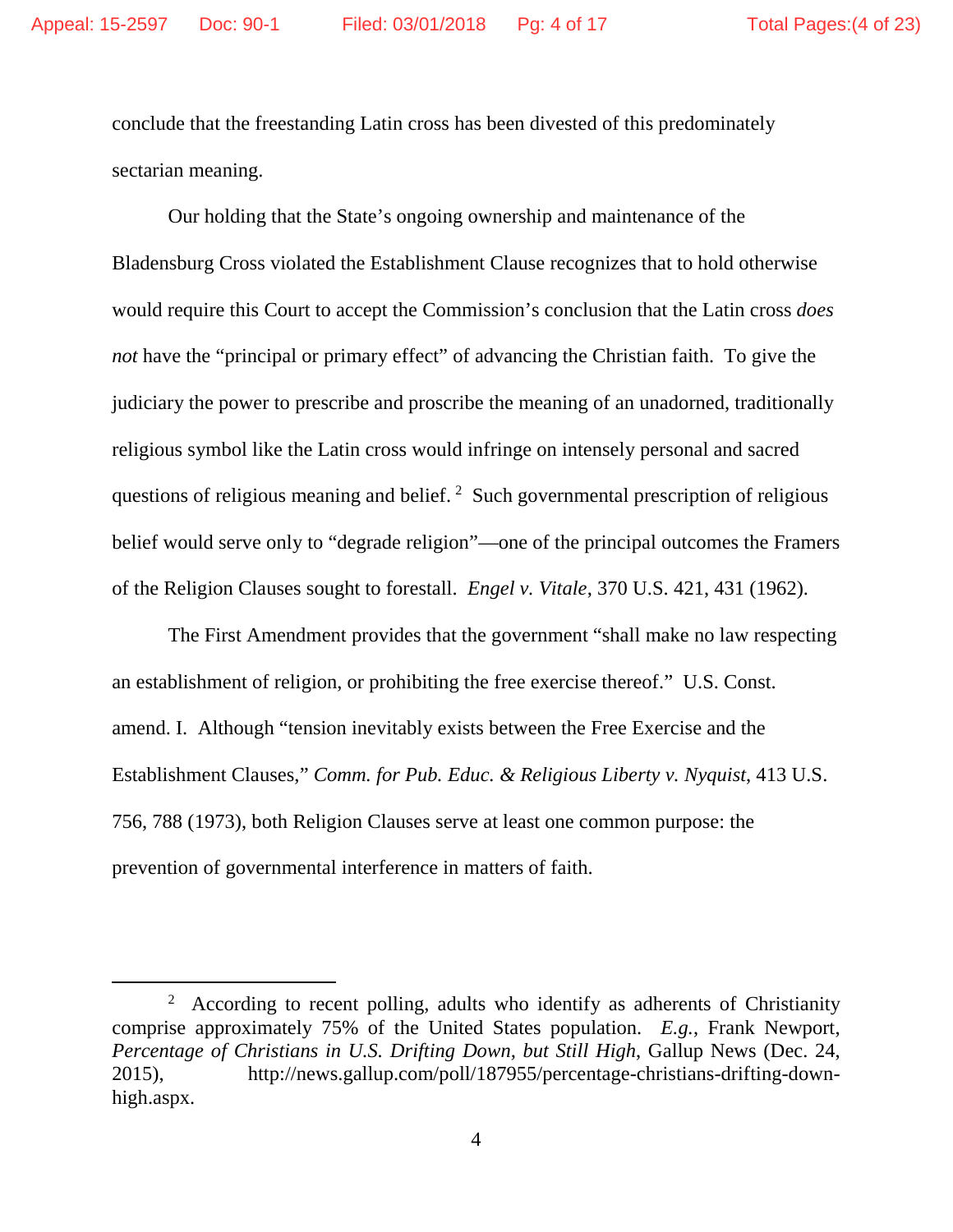The Free Exercise Clause, in particular, protects "first and foremost the right to believe and profess whatever religious doctrine one desires." *Emp't Div., Dep't of Human Res. of Or. v. Smith*, 494 U.S. 872, 877 (1990), *superseded on other grounds by statute*, 42 U.S.C. §§ 2000bb-1; *see also City of Boerne v. Flores*, 521 U.S. 507, 550 (1997) (O'Connor, J., dissenting) ("[T]he historical record indicates that [the Framers] believed that the Constitution affirmatively protects religious free exercise and that it limits the government's ability to intrude on religious practice."). Put differently, the Free Exercise Clause endows individuals and religious institutions with the "power to decide for themselves, free from state interference, matters . . . of faith and doctrine." *Kedroff v. St. Nicholas Cathedral of Russian Orthodox Church in N.A.*, 344 U.S. 94, 116 (1952). The clause, therefore, amounts to an "unflinching pledge to allow our citizenry to explore diverse religious beliefs in accordance with the dictates of their conscience." *Patrick v. LeFevre*, 745 F.2d 153, 157 (2d Cir. 1984). To that end, the Free Exercise Clause prohibits the government, and the judiciary in particular, from entertaining, much less resolving, questions that turn on issues of religious doctrine, practice, and belief. *See, e.g.*, *Hosanna-Tabor Evangelical Lutheran Church and Sch. v. EEOC*, 565 U.S. 171, 188 (2012) (holding that the Free Exercise Clause prohibits courts from resolving claims "concerning the employment relationship between a religious institution and its ministers"); *Serbian E. Orthodox Diocese for U.S. and Can. v. Milivojevich*, 426 U.S. 696, 720 (1976) (holding that the "First Amendment commits exclusively to the highest ecclesiastical tribunals . . . the resolution of quintessentially religious controversies").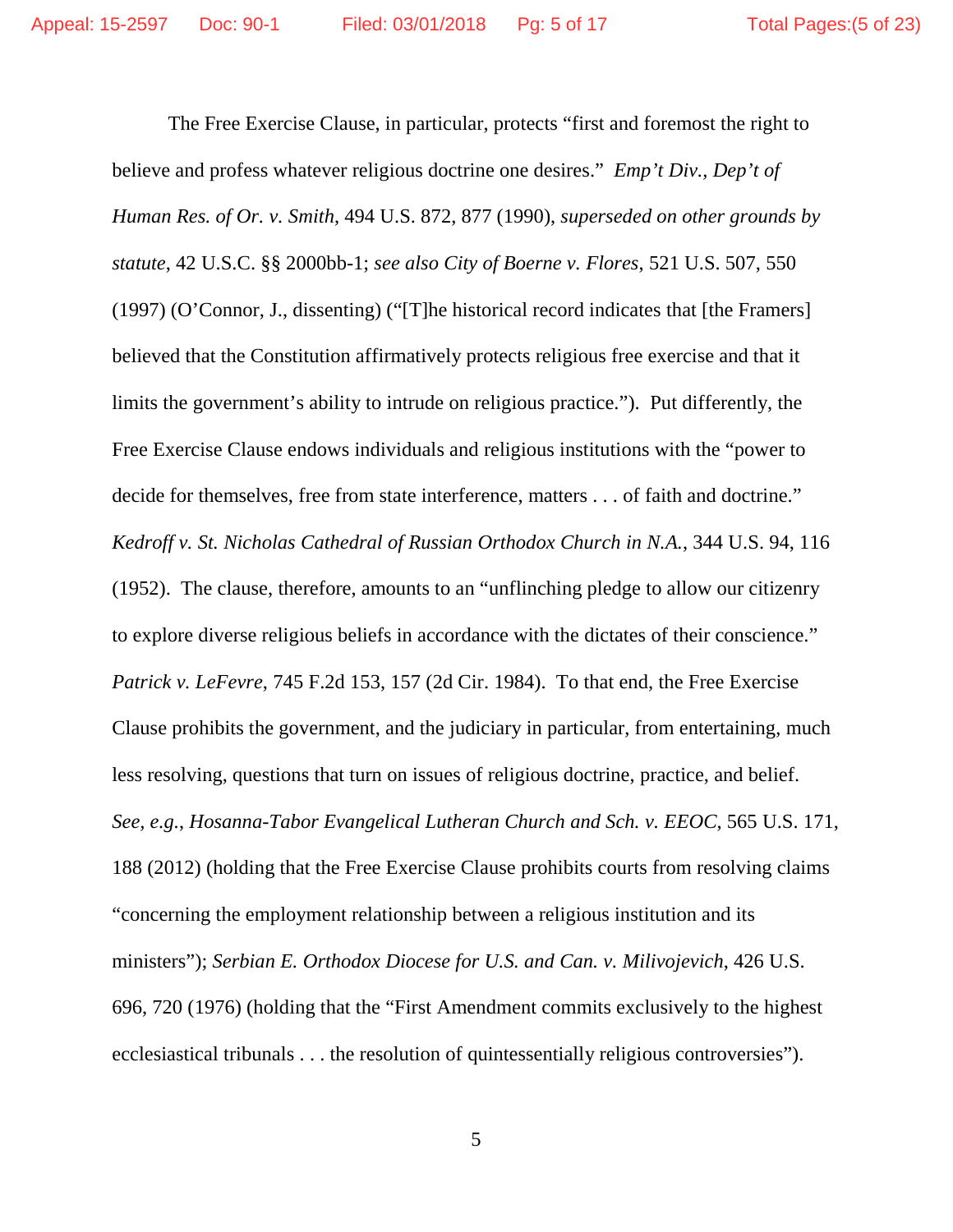The Establishment Clause likewise protects against governmental interference in religious matters. As the Supreme Court has recognized, the "first and most immediate purpose [of the Establishment Clause] rested on the belief that a union of government and religion tends to destroy government *and to degrade religion*." *Engel*, 370 U.S. at 431 (emphasis added); *Catholic High Sch. Ass'n of Archdiocese of N.Y. v. Culvert*, 753 F. 2d 1161, 1162–63 (2d Cir. 1985) ("[The Religion Clauses] must be constantly manned, the Founding Fathers believed, lest there be a union between church and state that will first degrade and eventually destroy *both*." (emphasis added)). "The Establishment Clause thus stands as an expression of principle on the part of the Founders of our Constitution that religion is too personal, too sacred, too holy, to permit its 'unhallowed perversion' by a civil magistrate." *Engel*, 370 U.S. at 431–32. In other words, the Establishment Clause protects "not only the nonbeliever who fears the injection of sectarian doctrines and controversies into the civil polity, but in as high degree . . . the devout believer who fears the secularization of a creed which becomes too deeply involved with and dependent upon the government." *School of Abington Twp., Pa. v. Schempp*, 374 U.S. 203, 258 (1963) (Brennan, J., concurring).

The Religion Clauses' animating concern with governmental intrusion on and degradation of religious belief stems from the colonists' experience and unease with the consequences of state control over religious institutions and beliefs. The Puritans fled England to escape the monarchy's prescription of tenets of belief and modes of worship. *Hosanna-Tabor*, 565 U.S. at 182–83. And other settlers sought to escape what they saw as "the corruptive influence of secular statism on religious purity." *Brandon v. Bd. of*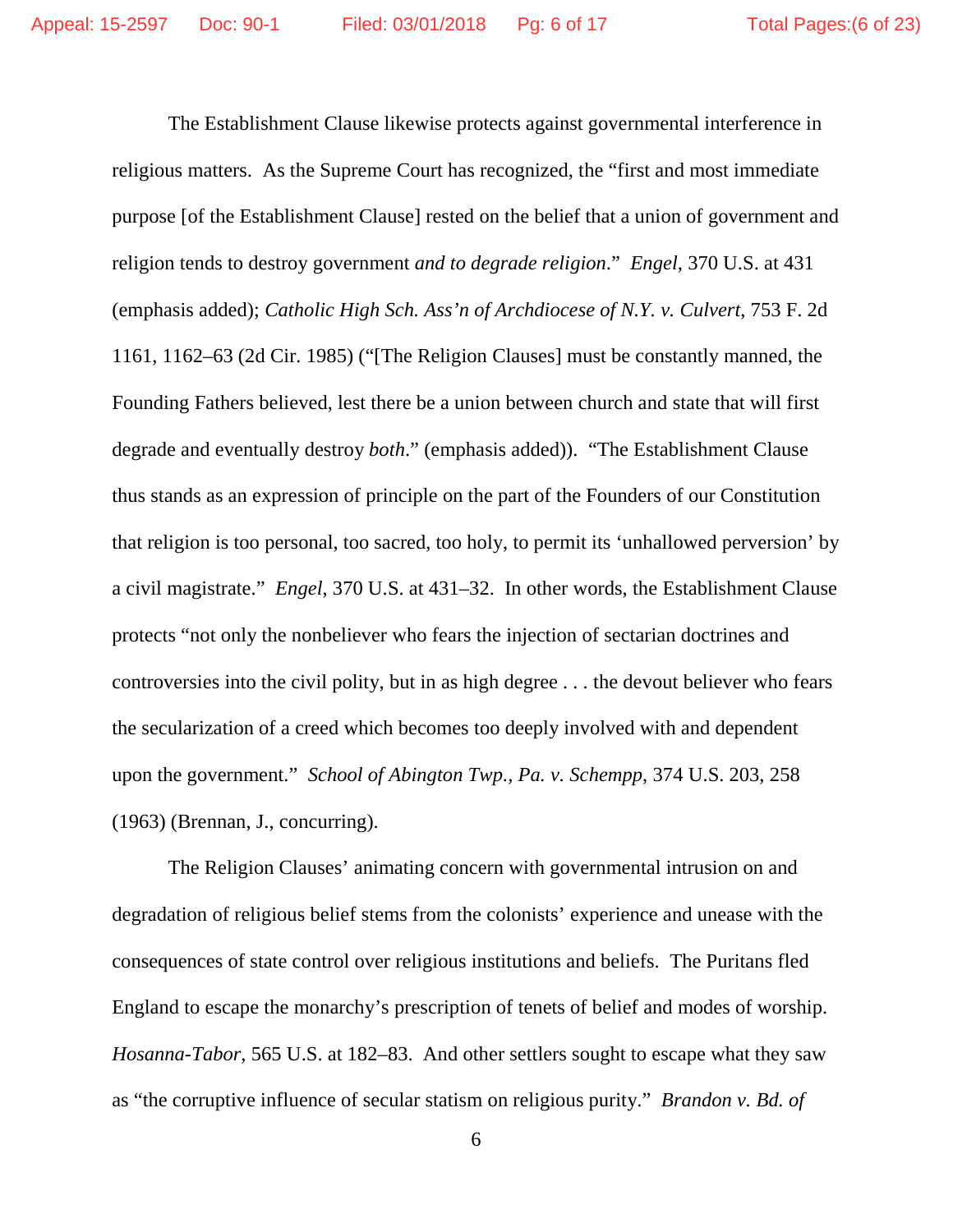*Educ. of Guilderland Cent. Sch. Dist.*, 635 F.2d 971, 974 (2d Cir. 1980). As James Madison, the principal drafter of the Religion Clauses, explained, "experience" revealed "that ecclesiastical establishments, instead of maintaining the purity and efficacy of Religion, have had a contrary operation." James Madison, *Memorial and Remonstrance Against Religious Assessments* ¶ 7 (1785), *in* II Writings of James Madison 187 (1901), and quoted in *Everson v. Bd. of Educ. of Ewing Twp.*, 330 U.S. 1, 67 (1947) [hereinafter *Remonstrance*].

To allow this Court to circumscribe the Bladensburg Cross's meaning and power, as the Commission and its amici request, would empower this Court to diminish the Latin cross's many years of accrued religious symbolism, and thereby amount to the state degradation of religion that the Framers feared and sought to proscribe. Indeed, were this Court to accept that the Latin cross's predominantly sectarian meaning could be overcome by a plaque, a small secular symbol, and four engraved words, as the Commission maintains, we would necessarily grant the government—and the judiciary, in particular—broad latitude to define and shape religious belief and meaning. Surely, the Constitution does not contemplate endowing the government with such extraordinary power to determine and prescribe individual citizens' religious beliefs and religious communities' joint understandings, appreciations, and teachings. *See, e.g.*, *West Va. State Bd. of Educ. v. Barnette*, 319 U.S. 624, 632–33 (1943) ("A person gets from a symbol the meaning he puts into it, and what is one man's comfort and inspiration is another's jest and scorn.").

7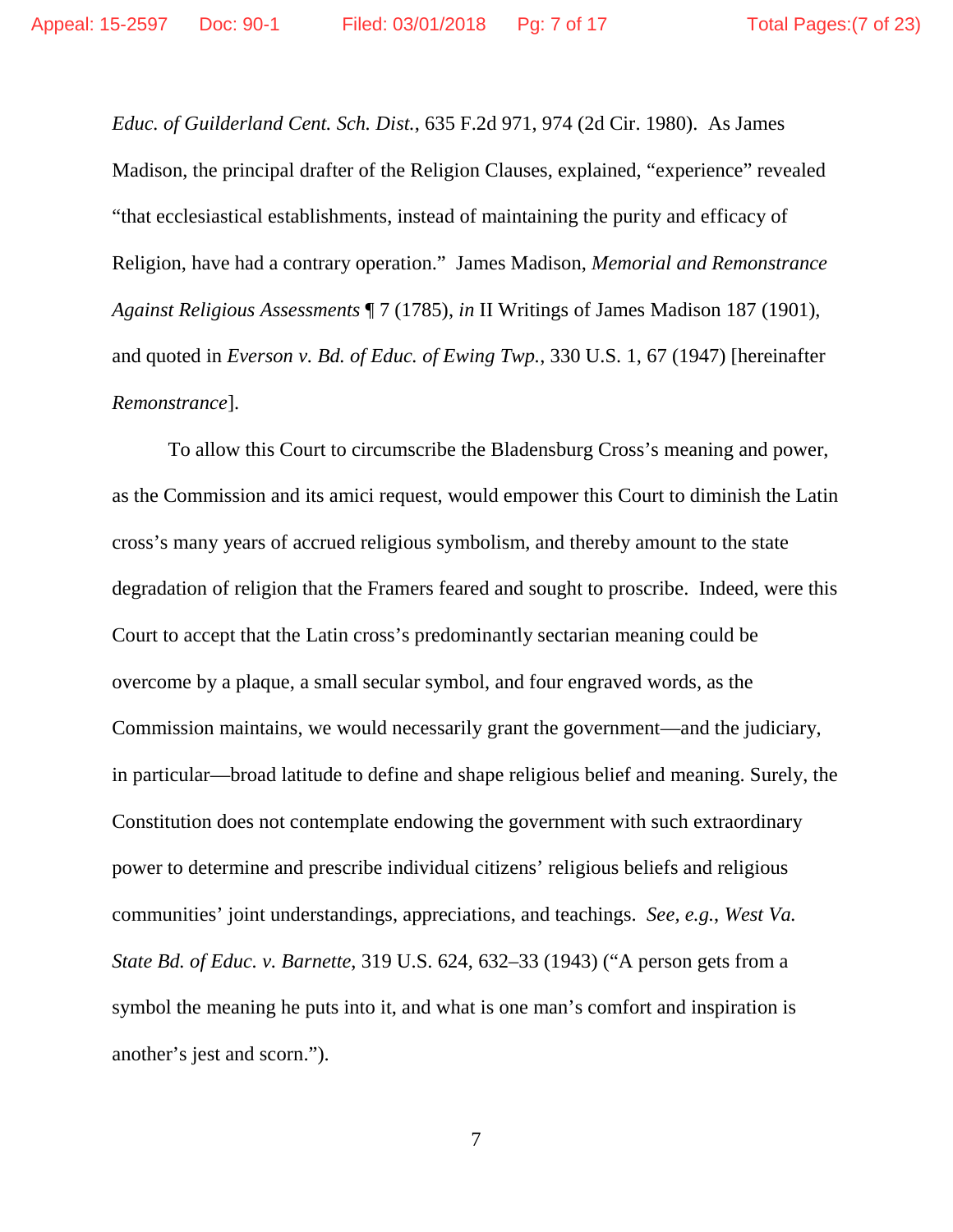Importantly, this is not a case in which a religious symbol or text is displayed as part of historical presentation that has a predominately secular purpose. *See Van Orden v. Perry*, 545 U.S. 677, 701 (2005) (Breyer, J., concurring) (surrounding context revealed Ten Commandments display conveyed primarily historical and moral meaning). Nor is it a case in which the government is displaying a religious symbol as a "historical artifact," thus permitting each individual to imbue the symbol with her own meaning. *See Am. Atheists, Inc. v. Port Auth. of N.Y. & N.J.*, 760 F.3d 227, 238–42 (2d Cir. 2014) (surrounding context of display in 9/11 museum of "cross-shaped artifact" that naturally appeared in wreckage of the World Trade Center demonstrated that artifact was displayed, not for a religious purpose, but to "provid[e] accurate historical insight into the various means by which people tried to cope with the devastation of the September 11 attacks"). Rather, it is a case in which the Commission and its religiously affiliated amici ask the judiciary to strip a long-recognized, "pre-eminent symbol" of a religion of its predominantly sectarian meaning. *See, e.g.*, *Am. Atheists, Inc. v. Davenport*, 637 F.3d 1095, 1122–23 (10th Cir. 2010) (concluding Latin crosses that state erected to commemorate deaths of law enforcement officers, otherwise devoid of context, retained predominantly religious meaning, notwithstanding state's claim that cross had "become a secular symbol of death").

Otherwise put, to accept the Commission's assertion that the Latin cross erected at the Bladensburg intersection does not convey a predominantly sectarian message would prohibit the ability of those who raised the symbol to prominence to continue to safeguard and define its primary meaning. Indeed, sanctioning a governmental body's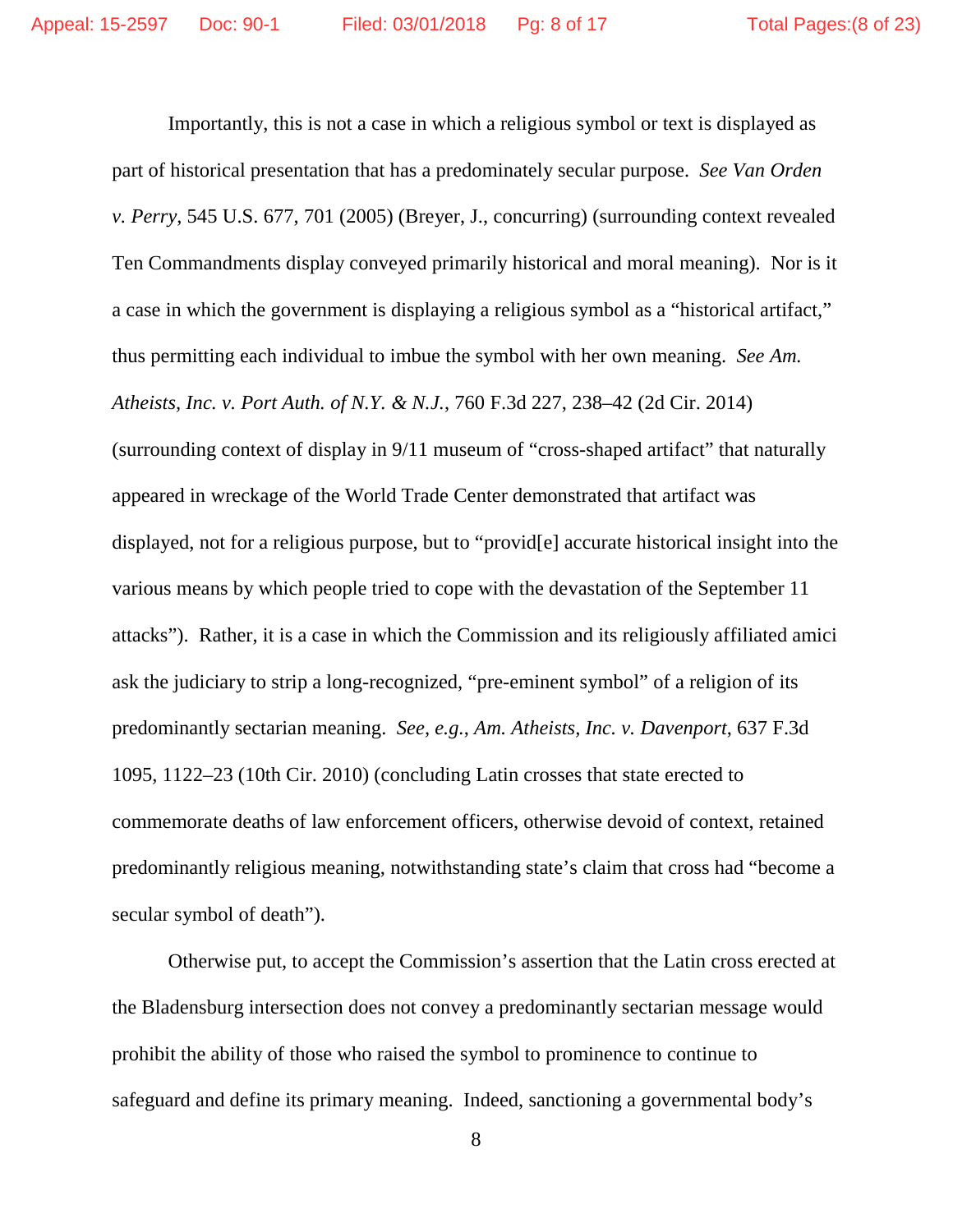attempt to imbue a traditionally religious symbol, like the Latin cross, with secular meaning poses the risk that "religion may be compromised as political figures reshape the religion's beliefs [or symbols] for their own purposes." *Lee v. Weisman*, 505 U.S. 577, 608 (1992) (Blackmun, J., concurring). And permitting government to serve as the arbiter of religious belief and meaning would "weaken in those who profess this Religion a pious confidence in its innate excellence, and the patronage of its Author; and to foster in those who still reject it, a suspicion that its friends are too conscious of its fallacies, to trust it to its own merits." *See Remonstrance* ¶ 6.

If the Latin cross here at issue is more overtly secular than sectarian, as the Commission and amici maintain, then their concern that altering or removing the monument would be "hostile" to religious beliefs is puzzling. If, on the other hand, the Commission and its amici's concern that removing the Bladensburg Cross would amount to judicial hostility towards religion stems from the fact that the Latin cross continues to stand in their minds as a potent religious symbol, then permitting the cross to stand on governmental property would diminish the power of that symbol, as such a resolution entails a judicial finding that the cross is *not* a predominantly religious symbol. Perhaps De Tocqueville put it best in his 1840 reflections upon democracy in the United States, in which his travels through our country revealed that "the spirit of religion and the spirit of freedom . . . were intimately united":

[W]hen a religion contracts an alliance [with government], . . . it commits the same error as a man who should sacrifice his future to his present welfare; and in obtaining a power to which it has no claim, it risks that authority which is rightfully its own. When a religion founds its empire upon the desire of immortality which lives in every human heart, it may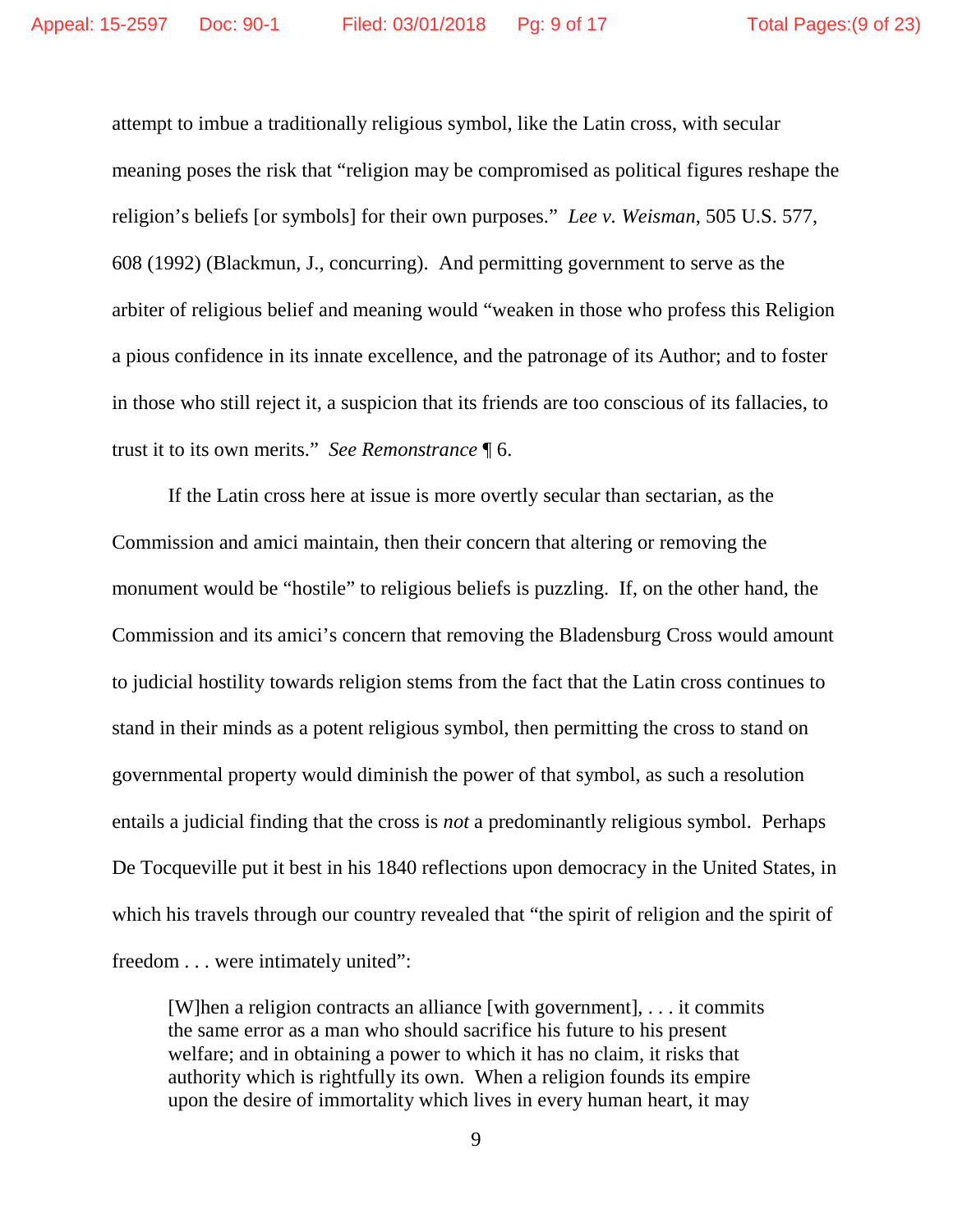aspire to universal dominion; but when it connects itself with a government, it must necessarily adopt maxims which are only applicable to certain nations. Thus, in forming an alliance with a political power, religion augments its authority over a few, and forfeits the hope of reigning over all.

As long as a religion rests upon those sentiments which are the consolation of all affliction, it may attract the affections of mankind. But if it be mixed up with the bitter passions of the world, it may be constrained to defend allies whom its interests, and not the principle of love, have given to it.

Alexis de Tocqueville, *Democracy in America* vol. I, ch. XVII, pt. III (Henry Reeve ed. 2006).

We should be wary of allowing the government—however innocuous such an allowance may initially seem—to define the principal meaning of a symbol that otherwise would be defined by those individuals to whom it brings meaning. "In America, religion . . . restricts itself to its own resources, but of those none can deprive it: its circle is limited to certain principles, but those principles are entirely its own, and under its undisputed control." *Id.* As long as that control endures, "religion is sustained by those feelings, propensities, and passions which are found to occur under the same forms, at all the different periods of history, [and therefore] may defy the efforts of time; or at least . . . can only be destroyed by another religion. But when religion clings to the interests of the world, it becomes almost as fragile a thing as the powers of earth." *Id.*

Sentiments aside, the majority opinion is a faithful application of the law.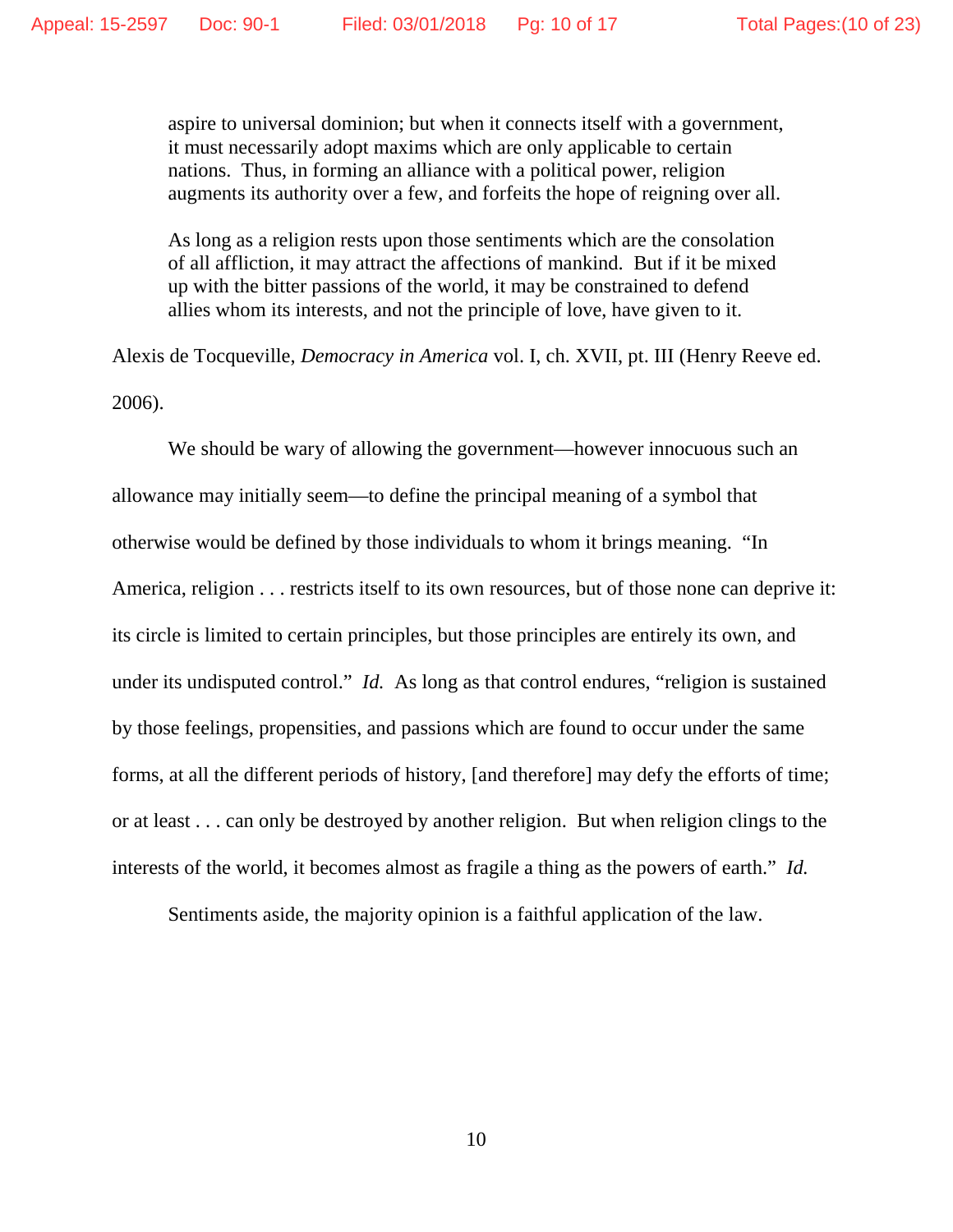GREGORY, Chief Judge, dissenting from the denial of rehearing en banc, in which Judge Wilkinson and Judge Agee join:

I would grant rehearing en banc for the reasons expressed in my dissent to the panel decision. *See Am. Humanist Ass'n v. Maryland–National Capital Park & Planning Comm'n*, 874 F.3d 195, 215–22 (4th Cir. 2017) (Gregory, C.J., concurring in part and dissenting in part). I do not write to discuss further my legal analysis and reasoning. Instead, I join Judge Wilkinson's eloquent dissent from the denial of rehearing en banc and give these few thoughts.

Unlike the sprawling acres of Arlington National Cemetery, Veterans Memorial Park has a single monument on a tiny plot of land that honors local soldiers who died defending their country in World War I. But like the lives of the fallen heroes it honors, what the Park lacks in length it makes up in height. Nearly a century ago, Maryland citizens, out of deep respect and gratitude, took on the daunting task of erecting a monument to mirror the measure of individual devotion and sacrifice these heroes had so nobly advanced. The panel majority says their effort violates the Constitution the soldiers fought to defend. I, respectfully, think otherwise. But wherever one's views fall on this matter, I am certain that it raises an important question worthy of the full Court's review.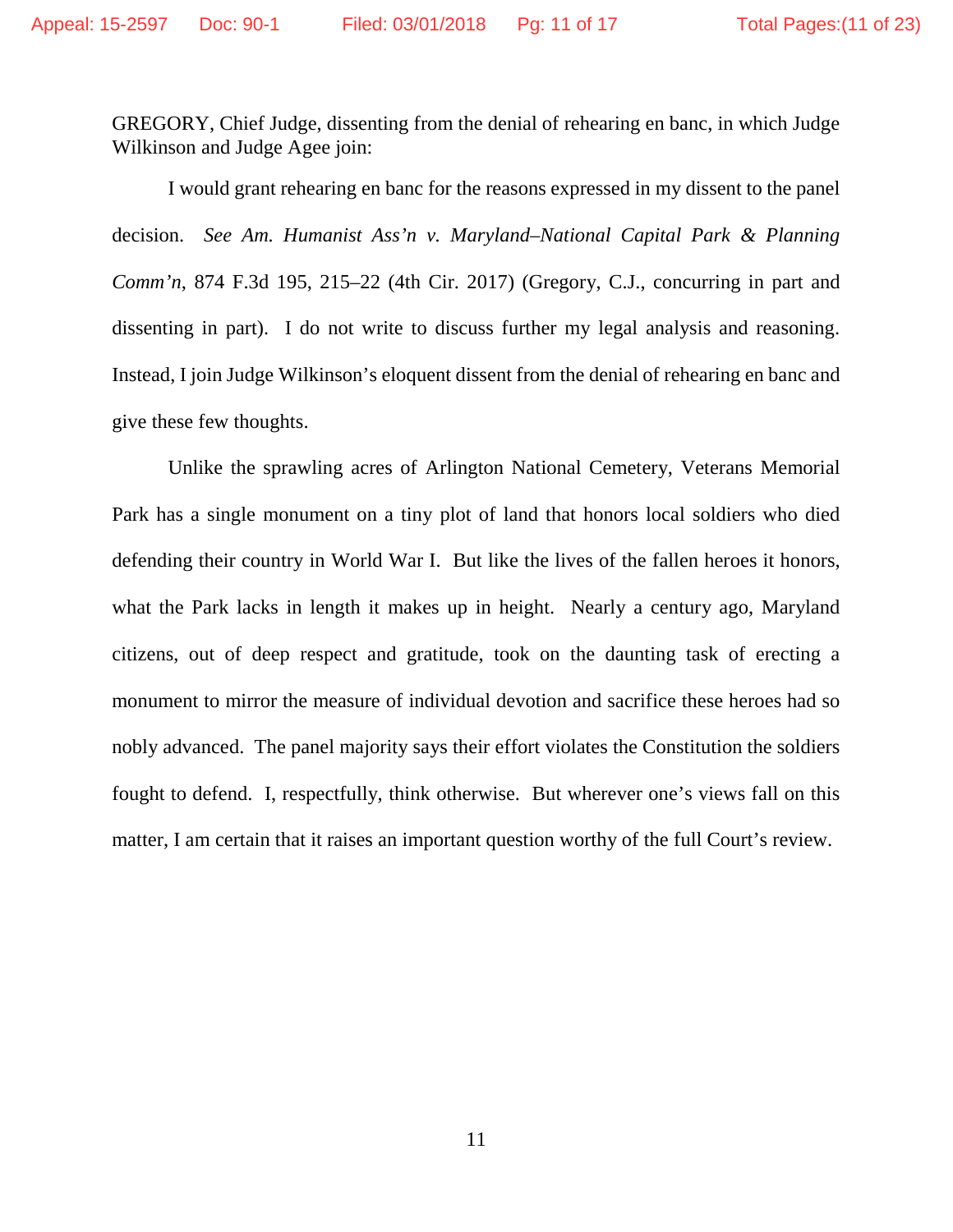WILKINSON, Circuit Judge, with whom Chief Judge GREGORY and Judge AGEE, join, dissenting from the denial of rehearing en banc:

I would grant rehearing en banc for the reasons expressed in Chief Judge Gregory's dissent to the panel decision. *See Am. Humanist Ass'n v. Maryland–National Capital Park & Planning Comm'n*, 874 F.3d 195, 215–222 (4th Cir. 2017) (Gregory, C.J., concurring in part and dissenting in part). I add only these few thoughts.

Forty-nine names appear on the plaque at the base of the Great War memorial in Prince George's County. Aggregate figures do not do justice to individual soldiers. Each name marks the tragedy of a life lost before its time. Each death marks a worthy sacrifice.

We honor those Americans who died serving their country in different ways. Families respect their fallen sons and daughters in pictures, prayers, and memory. Their country honors them in ceremony, as at Memorial Day, but more often with quietude.

The dead cannot speak for themselves. But may the living hear their silence. We should take care not to traverse too casually the line that separates us from our ancestors and that will soon enough separate us from our descendants. The present has many good ways of imprinting its values and sensibilities upon society. But to roil needlessly the dead with the controversies of the living does not pay their deeds or their time respect.

This memorial and this cross have stood for almost one full century. Life and change flow by the small park in the form of impatient cars and trucks. That is disturbance enough. Veterans Memorial Park may not be Arlington National Cemetery, but it is the next thing to it. I would let the cross remain and let those honored rest in peace.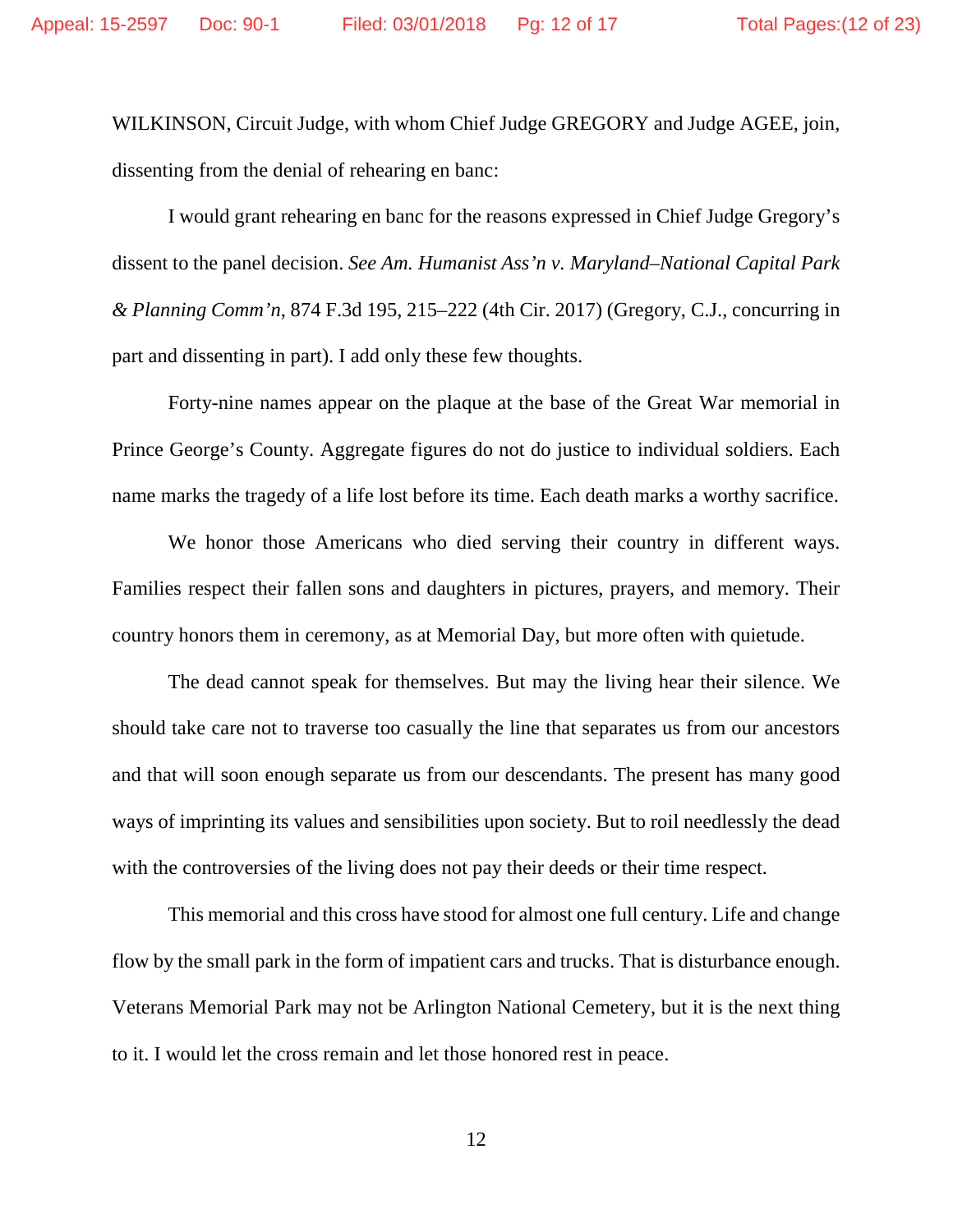NIEMEYER, Circuit Judge, dissenting from the denial of rehearing en banc:

Although the Establishment Clause allows monuments that include religious symbols or texts to stand on public lands, *see Van Orden v. Perry*, 545 U.S. 677 (2005), the majority rules that an almost 100-year old monument commemorating soldiers from Prince George's County who died in World War I must be removed because it is shaped in a large Celtic cross. The holding not only violates *Van Orden*, it also needlessly puts at risk hundreds of monuments with similar symbols standing on public grounds across the country, such as those in nearby Arlington National Cemetery, where crosses of comparable size stand in commemoration of fallen soldiers. Because this ruling has such far-reaching and unnecessary consequences, it should be reheard by our court en banc, and I dissent from the vote not to do so.

The mothers of soldiers who died during World War I and other private citizens in Prince George's County, Maryland, erected a memorial almost 100 years ago commemorating the soldiers' service to the Nation. The memorial, which consists of a large concrete Celtic cross on a pedestal, includes on four sides the words "Valor," "Endurance," "Courage," and "Devotion" and a plaque stating: "This Memorial Cross Dedicated to the Heroes of Prince George's County, Maryland Who Lost Their Lives in the Great War for the Liberty of the World." The plaque also includes the names of the 49 men who are commemorated by the monument and a quote from President Wilson, stating, "The right is more precious than peace. We shall fight for the things we have always carried nearest our hearts. To such a task we dedicate our lives." The monument's use of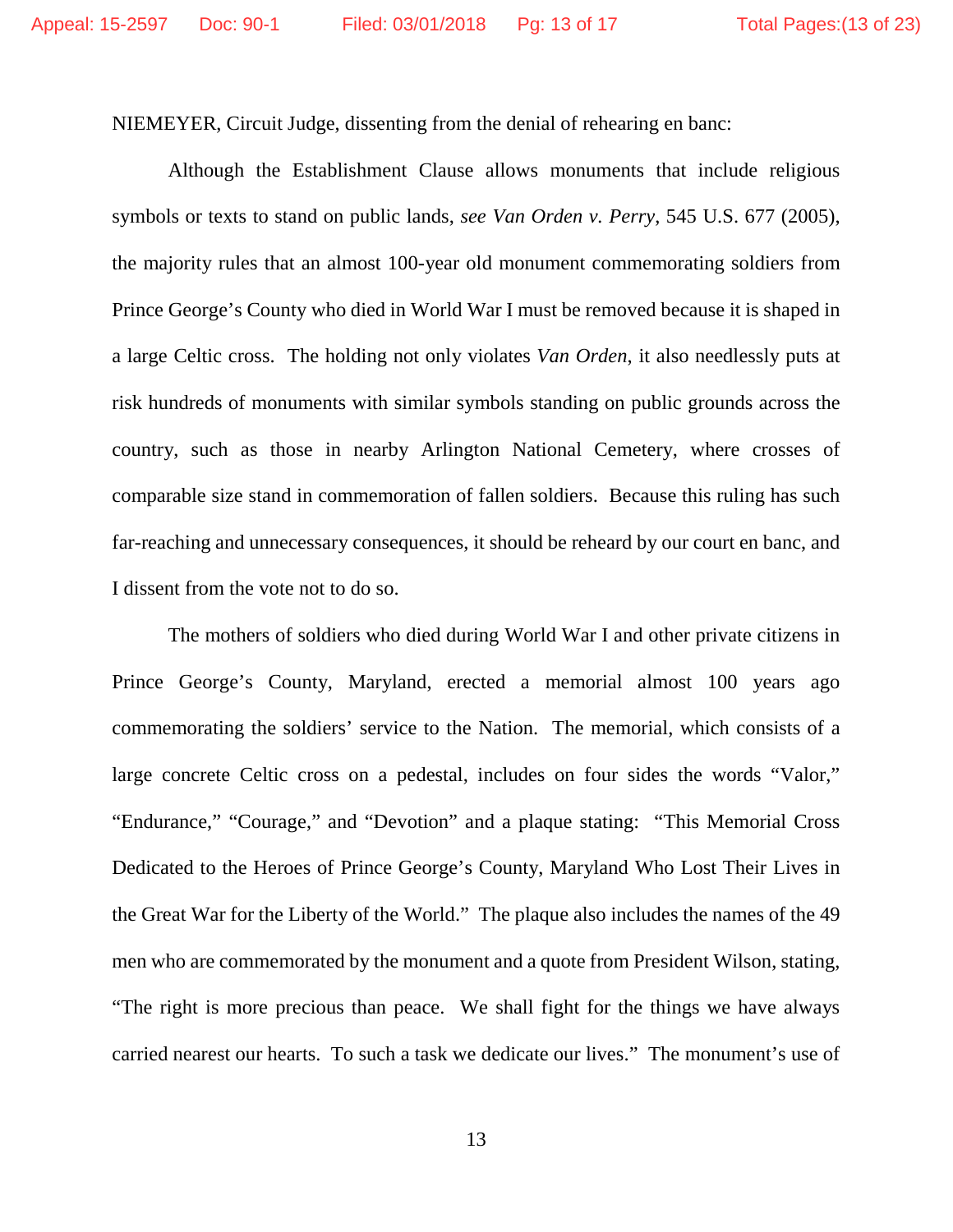the cross shape mirrors the custom in Europe during World War I where "the Cross became the principal grave marker" in cemeteries where soldiers were buried.

The monument at issue in this case stands in Veterans Memorial Park and is surrounded by numerous other monuments commemorating those who died in the Nation's conflicts, including a World War II Honor Scroll, a Pearl Harbor Memorial, a Korea-Vietnam Veterans Memorial, a September 11 Memorial Garden, a large Battle of Bladensburg Memorial, and two 38-foot-tall statutes of soldiers, one British and one American, facing each other across a bridge. Some of these monuments are as tall as the monument at issue in this case. Moreover, within 40 miles of the monument are other similar monuments commemorating lost soldiers and incorporating Christian symbols, such as the Wayside Cross in Towson, Maryland, the Victory Cross in Baltimore, and the Argonne Cross and the Canadian Cross of Sacrifice in Arlington National Cemetery.

In 1961, the property on which the monument was erected was deeded to the Maryland-National Capital Park and Planning Commission because it had become a highway safety issue due to the monument's location in the median of the busy intersection of U.S. Route 1 and Maryland Route 450. It is now maintained by the Commission. Since 1961, however, the monument has continued to be used during relevant holidays to commemorate those who died in war.

Until this action was filed by persons who claim to be offended by the presence of the monument, no complaint had been made about its presence or its use of a Christian symbol.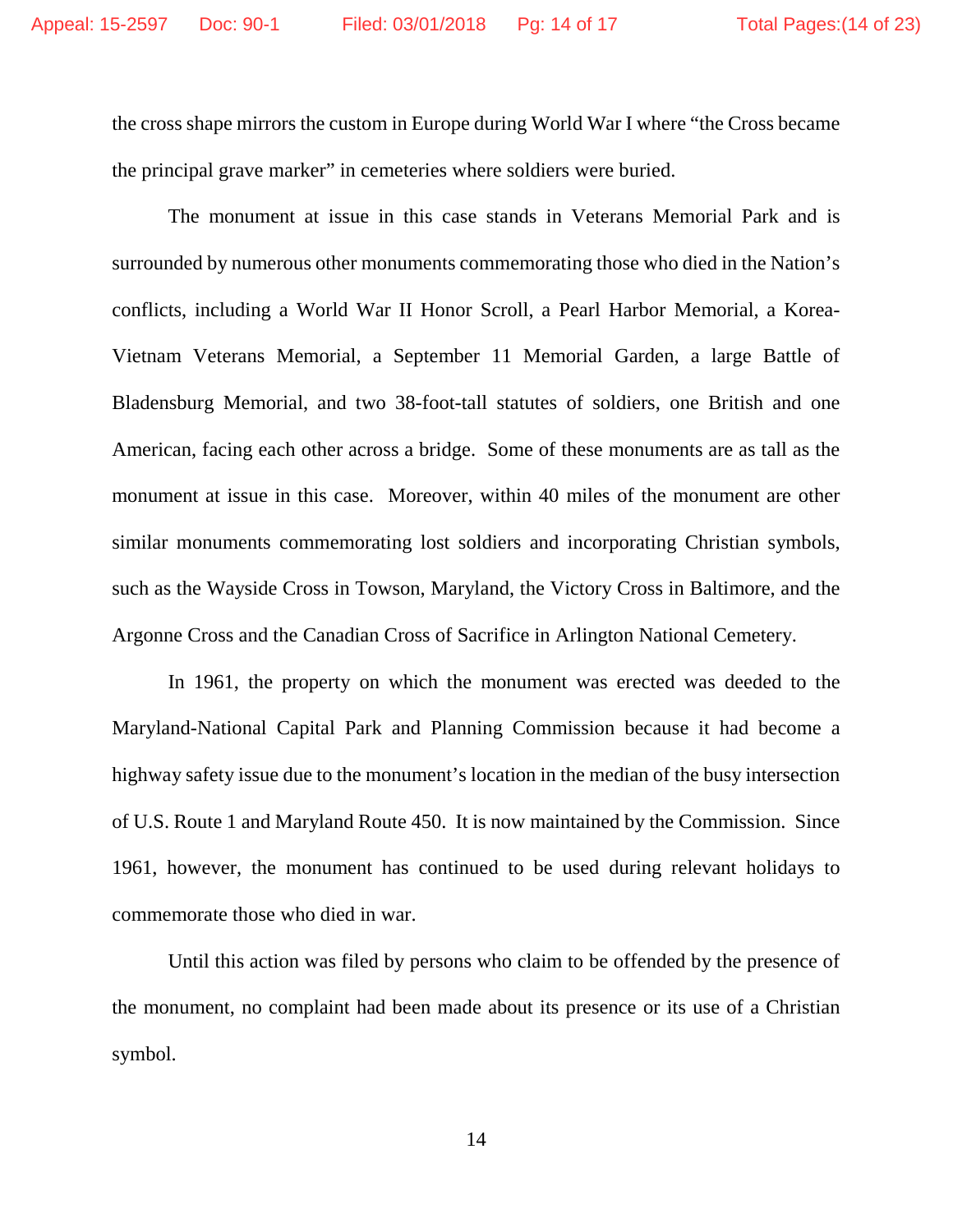The panel, in a 2-1 decision, will now have the monument removed or destroyed because, as it concludes, its presence on public land amounts to a violation of the Establishment Clause, although no Supreme Court case has ever held that the Establishment Clause prohibits such monuments. Indeed, it has held to the contrary — that "the Establishment Clause of the First Amendment *allows* the display" of monuments like the one here. *Van Orden*, 545 U.S. at 681 (emphasis added) (plurality opinion) (holding that the Establishment Clause allows a large granite monument inscribed with the Ten Commandments to stand on the grounds of the Texas State Capitol); *id*. at 700–01, 703– 04 (Breyer, J., concurring in the judgment). The panel opinion seeks to distinguish *Van Orden* on the ground that the cross as a symbol "differs from other religious monuments, such as the Ten Commandments" because the Ten Commandments is "well known as being tied to our Nation's history and government" and because, unlike the monument at issue in *Van Orden*, the monument here is "conspicuously displayed at a busy intersection." The panel further rationalizes that when crosses are ordinarily used to commemorate fallen soldiers, such as in Arlington National Cemetery, they "are much smaller than the 40-foot tall monolith at issue here." The opinion, however, fails to recognize that there are similarly sized monuments incorporating crosses in the Arlington National Cemetery indeed, also elsewhere nearby. The panel opinion directs the district court, which had held that the Establishment Clause was not violated by the monument, to consider on remand whether the arms of the cross should be "remov[ed]" or the cross entirely "raz[ed]," or other "arrangements [could be made] that would not offend the Constitution."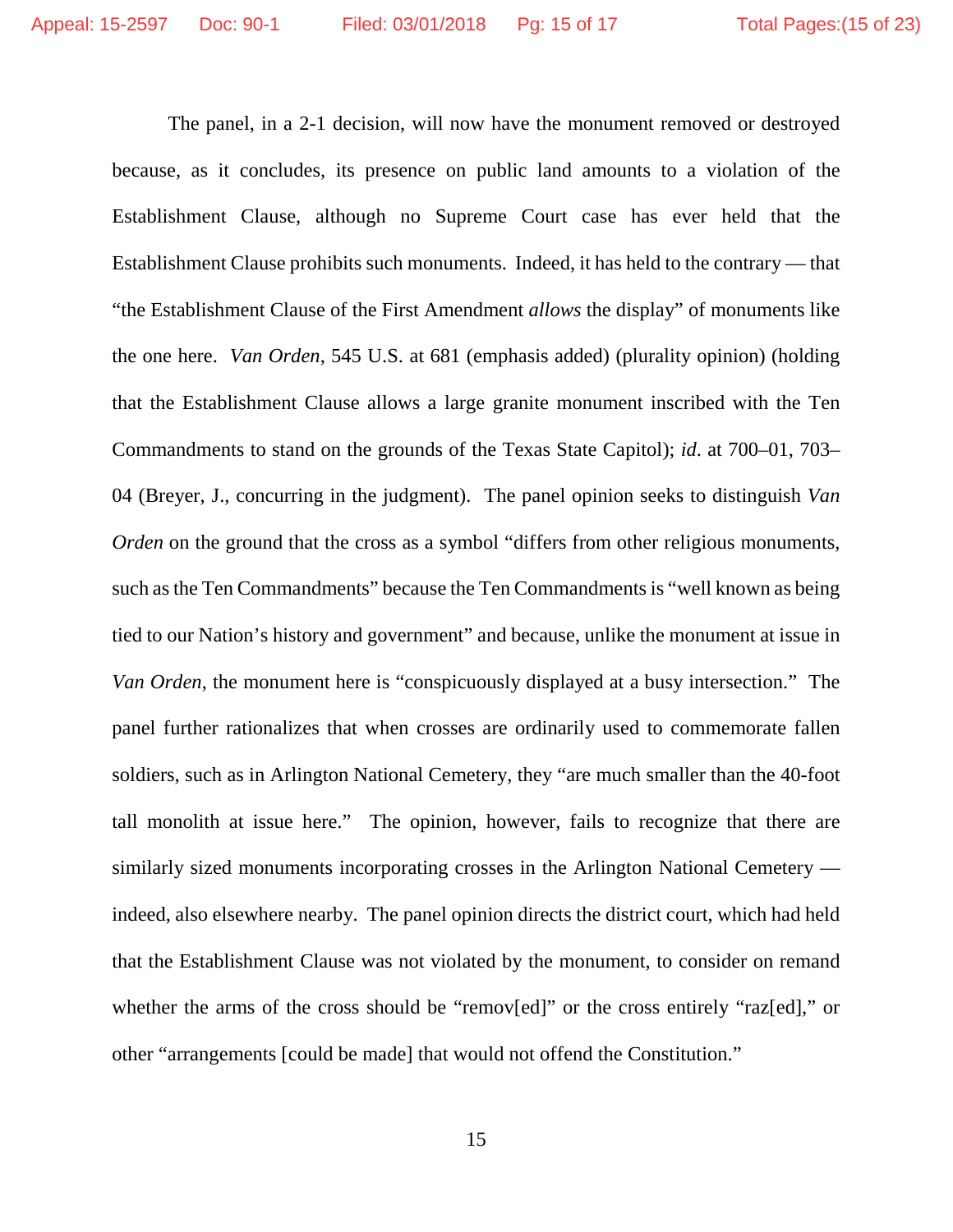The Supreme Court has adopted numerous tests for deciding Establishment Clause cases, and it debated in *Van Orden* which might apply in assessing monuments on public lands that contain religious symbols. 545 U.S. 683–88 (plurality opinion) (canvassing the various tests that have been applied in varying circumstances); *id*. at 698 (Breyer, J., concurring in the judgment) (noting that there is "no simple and clear measure which by precise application can readily and invariably demark the permissible from the impermissible") (internal quotation marks and citation omitted). Ultimately, the Court, in determining whether "passive monuments" on public grounds that include religious symbols violate the Establishment Clause, justified its decision "both by the nature of the monument and by our Nation's history." *Id*. at 686 (plurality opinion); *see also id*. at 703– 04 (Breyer, J., concurring in the judgment) ("I rely less upon a literal application of any particular test than upon consideration of the basic purposes of the First Amendment's Religion Clauses themselves"). Specifically, the Court held that "a large granite monument bearing the text of the Ten Commandments located on the grounds of the Texas State Capitol" was allowed by the Establishment Clause, despite the Court's recognition that the Ten Commandments' text "has a religious message." 545 U.S. at 700 (Breyer, J., concurring in the judgment); *see also id*. at 690 (plurality opinion). The Court's conclusion was based on the following observations that it made about the monument at issue there: (1) that the text on the monument conveyed both a "religious message" and a "secular moral message"; (2) that the monument has stood in a secular setting on Capitol grounds for some 40 years; (3) that the monument was donated by a private, "primarily secular" organization to highlight the Ten Commandments' role in "shaping civil morality"; (4) that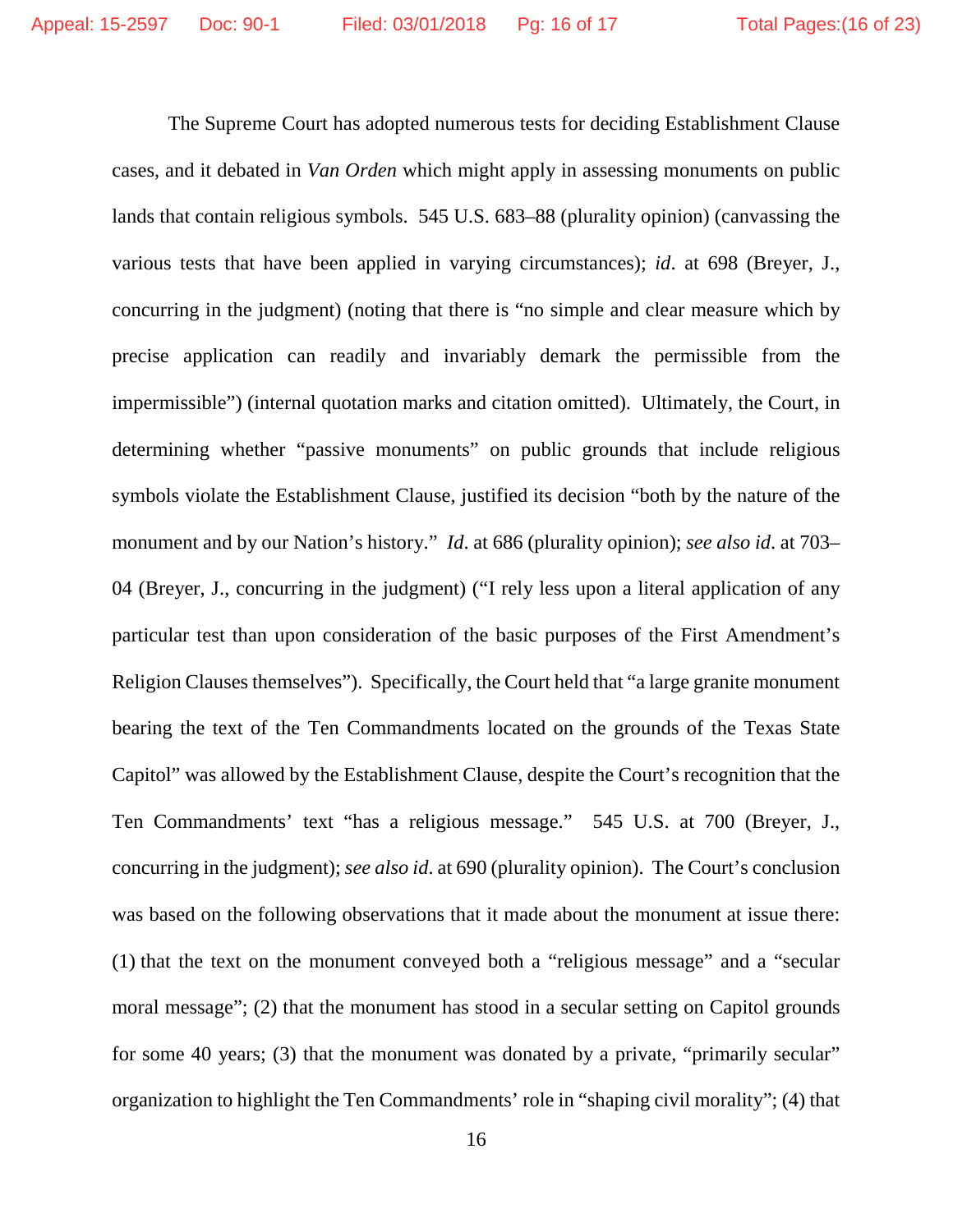the monument's physical setting "suggest[ed] little or nothing of the sacred," as it sat "in a large park containing 17 monuments and 21 historical markers"; and (5) that over a period of 40 years, the monument "went unchallenged" until the present case. *Id*. at 701–02 (Breyer, J., concurring in the judgment); *see also id*. at 681, 688–92 (plurality opinion).

It strains established judicial analysis to conclude that *Van Orden* does not allow the monument in this case to stand as a secular memorial to the lives of soldiers lost during war in service of the Nation. The panel decision not only wrongly distinguishes *Van Orden*, but, in doing so, also offends the monument's commemoration of those soldiers' sacrifice. Moreover, it puts at risk hundreds, and perhaps thousands, of similar monuments. The Establishment Clause was never intended to be so interpreted, and the Supreme Court has never so interpreted it.

Our vote not to rehear this case en banc is an unfortunate misstep.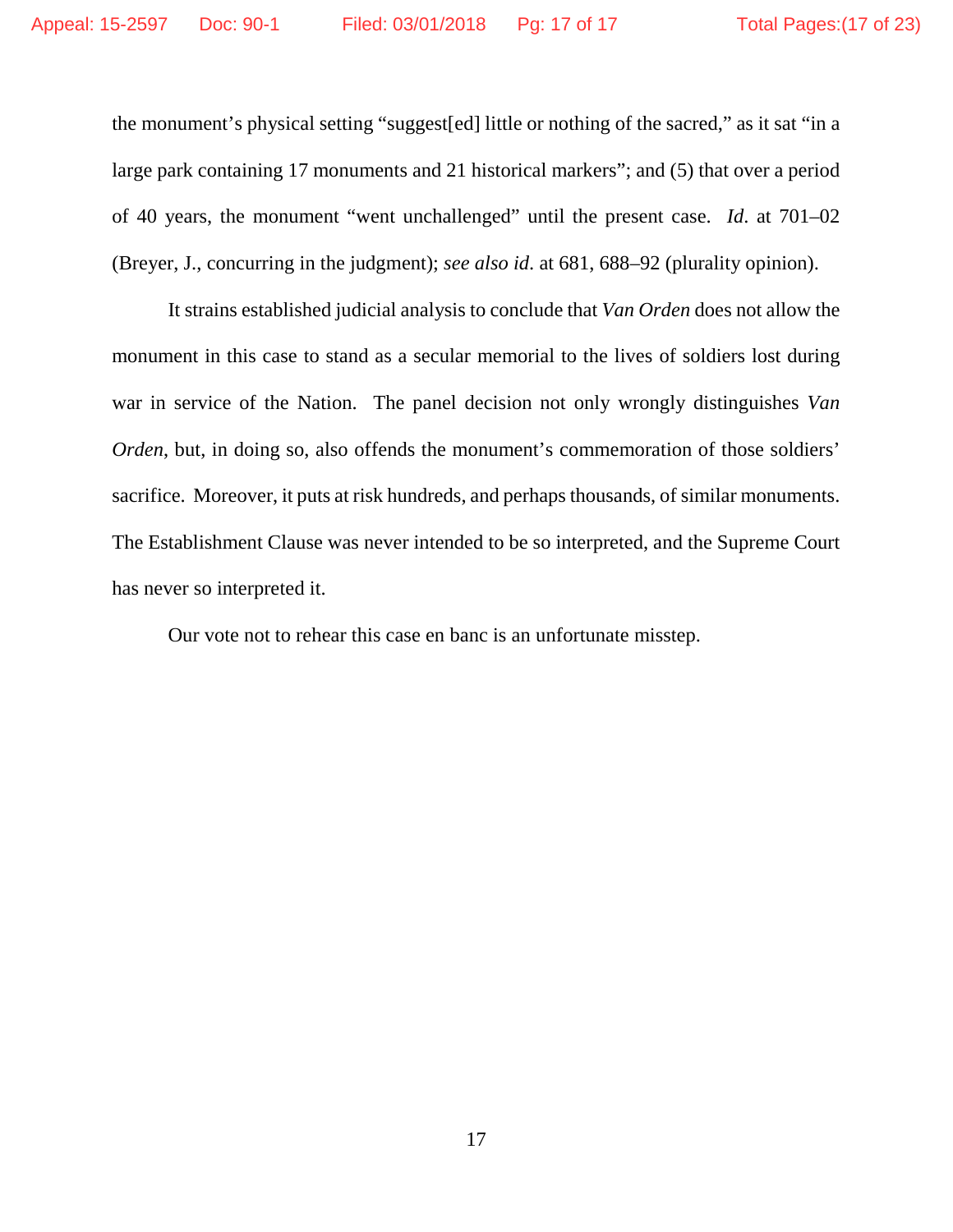# **GALLUP**

#### DECEMBER 24, 2015

# Percentage of Christians in U.S. Drifting Down, but Still High

# by Frank Newport

#### STORY HIGHLIGHTS

- 75% of Americans identify with a Christian religion
- Christian identification is down from 80% in 2008
- 5% of Americans identify with a non-Christian religion, little changed SHTS<br>
SHTS<br>
ricans identify with a Christian religion<br>
intification is down from 80% in 2008<br>
icans identify with a non-Christian religion, little changed

PRINCETON, N.J. -- On the eve of Christmas 2015, a review of over 174,000 interviews conducted in 2015 shows that three-quarters of American adults identify with a Christian religion, little changed from 2014, but down from 80% eight years ago. About 5% of Americans identify with a non-Christian religion, while 20% have no formal religious identification, which is up five percentage points since 2008.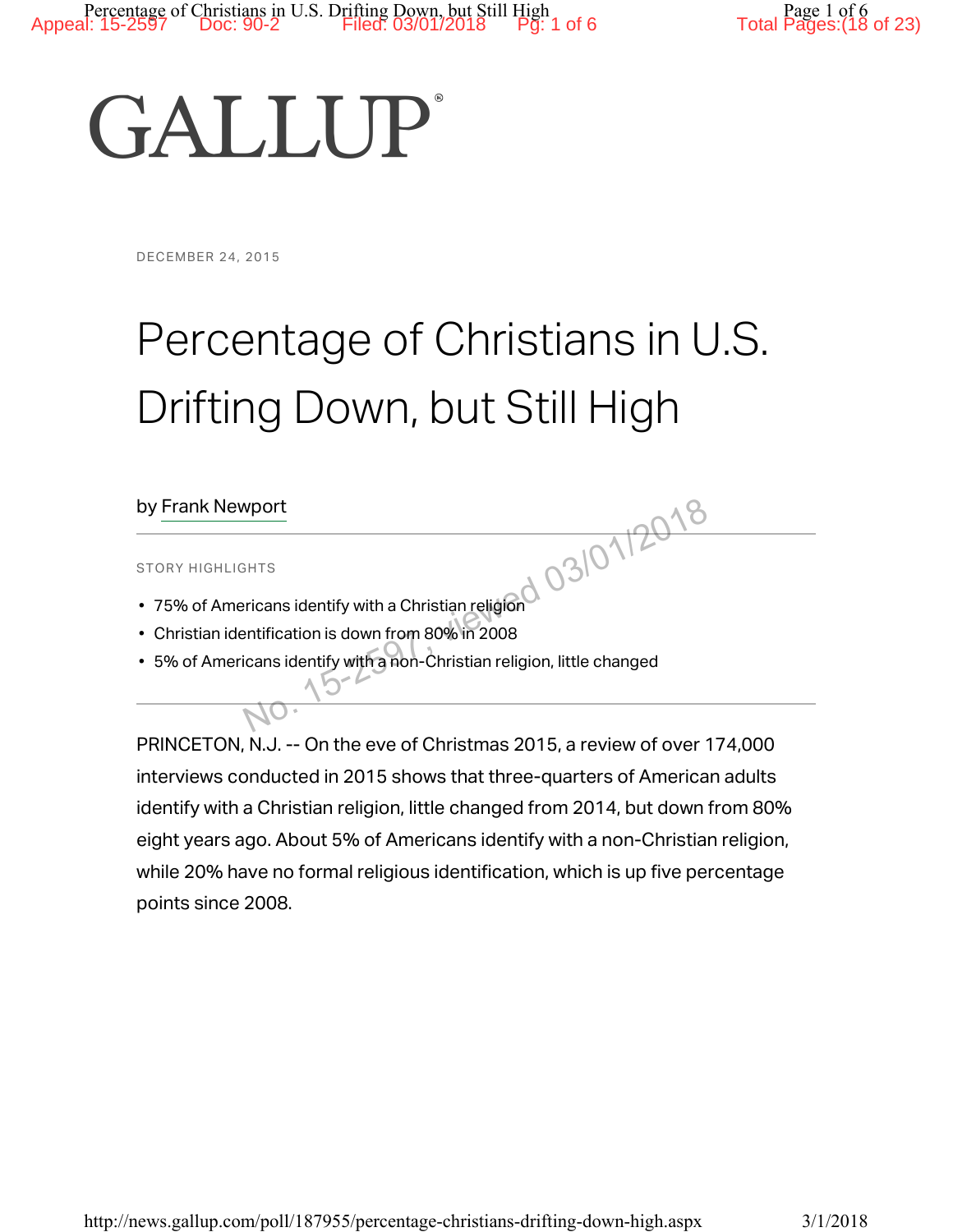|       | Christian religion | Non-Christian religion | None |
|-------|--------------------|------------------------|------|
|       | %                  | %                      | %    |
| 2008  | 80.1               | 5.3                    | 14.6 |
| 2009  | 80.0               | 4.8                    | 15.3 |
| 2010  | 79.1               | 4.4                    | 16.4 |
| 2011  | 77.9               | 4.7                    | 17.5 |
| 2012  | 77.3               | 4.9                    | 17.8 |
| 2013  | 76.8               | 5.3                    | 17.8 |
| 2014  | 75.7               | 5.2                    | 19.0 |
| 2015" | 75.2               | 5.1                    | 19.6 |

#### Religious Identification in the U.S., 2008-2015

"Through Dec. 20, 2015 Gallup Daily tracking

#### **GALLIP**

These results are based on interviews conducted each year since 2008 as part of Gallup Daily tracking. The general trends in the data over this eight-year period are clear: As the percentage of Americans identifying with a Christian religion has decreased, the percentage with no formal religious identification has increased. The small percentage of Americans who identify with a non-Christian religion has been essentially constant over this time period. Iy tracking. The general trends in the data over this eight<br>ear: As the percentage of Americans identifying with a C<br>decreased, the percentage with no formal religious ident<br>d. The small percentage of Americans who identif

75%

#### **GALLUP DAILY TRACKING**

The downtick in the percentage of the U.S. population identifying as Christian over the past eight years is a continuation of a trend that has been evident for decades. In Gallup surveys in the 1950s, over 90% of the adult population identified as Christian, with only a small percentage claiming no religious identification at all or identifying with a non-Christian religion.

Despite these changes, America remains a predominantly Christian nation, and with 94% of those who identify with a religion saying they are Christian.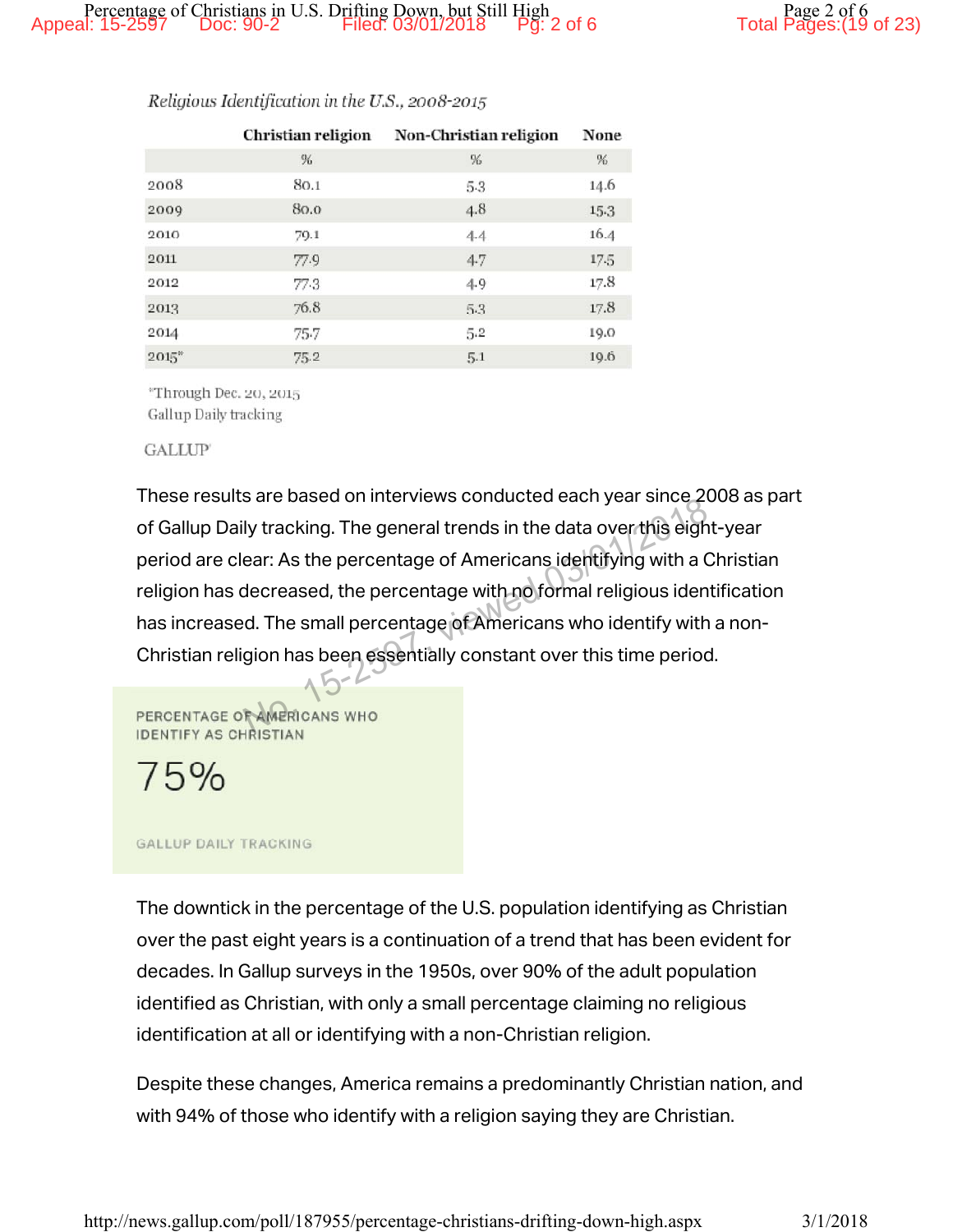The broad Christian category includes Catholics, Protestants, Mormons and non-denominational Christians. In 2015, 24% of Americans identify as Catholic, 50% as Protestant or as members of another non-Catholic Christian religion, and 2% as Mormon.

# Christian Percentage Is Lowest Among Young Americans

The percentage of Christians is highest among older Americans and decreases with each progressively younger age group. This trend reflects the high number of "nones" -- those without a formal religious identity -- in the younger generations, as well as a higher proportion of non-Christians among them.

|           | Christian | Non-Christian           | None            |
|-----------|-----------|-------------------------|-----------------|
|           | $\%$      | %                       | $\%$            |
| $18 - 24$ | 62        | 7                       | 31              |
| 25-29     | 62        | 7                       | 3/01/2018<br>32 |
| $30 - 34$ | 67        | 7                       | 26              |
| 35-39     | 71        | VIEWES<br>6             |                 |
| $40 - 44$ | 74        | 6                       |                 |
| $45 - 49$ | 79        | $\overline{5}$          | $16$            |
| 50-54     | 81        | 259<br>4                | 15              |
| 55-59     | $81$      | $\overline{4}$          | 15              |
| 60-64     | 82        | 4                       | 14              |
| 65-69     | 83        | $\overline{4}$          | $13\,$          |
| $70 - 74$ | 85        | $\overline{4}$          | $11\,$          |
| 75-79     | 88        | $\overline{\mathbf{3}}$ | $\overline{9}$  |
| 80-84     | 89        | $\overline{4}$          | 8               |
| 85-89     | 88        | $\overline{4}$          | $\bf 8$         |
| $90+$     | 86        | $\overline{4}$          | 10              |

Religious Identification in the U.S. by Age, 2015

Gallup tracking through Dec. 20, 2015

**GALLUP** 

One key to the future of Christian representation in the U.S. population will be shifts in the religious identification of today's youngest cohorts. Traditionally, Americans have become more likely to identify with a religion as they age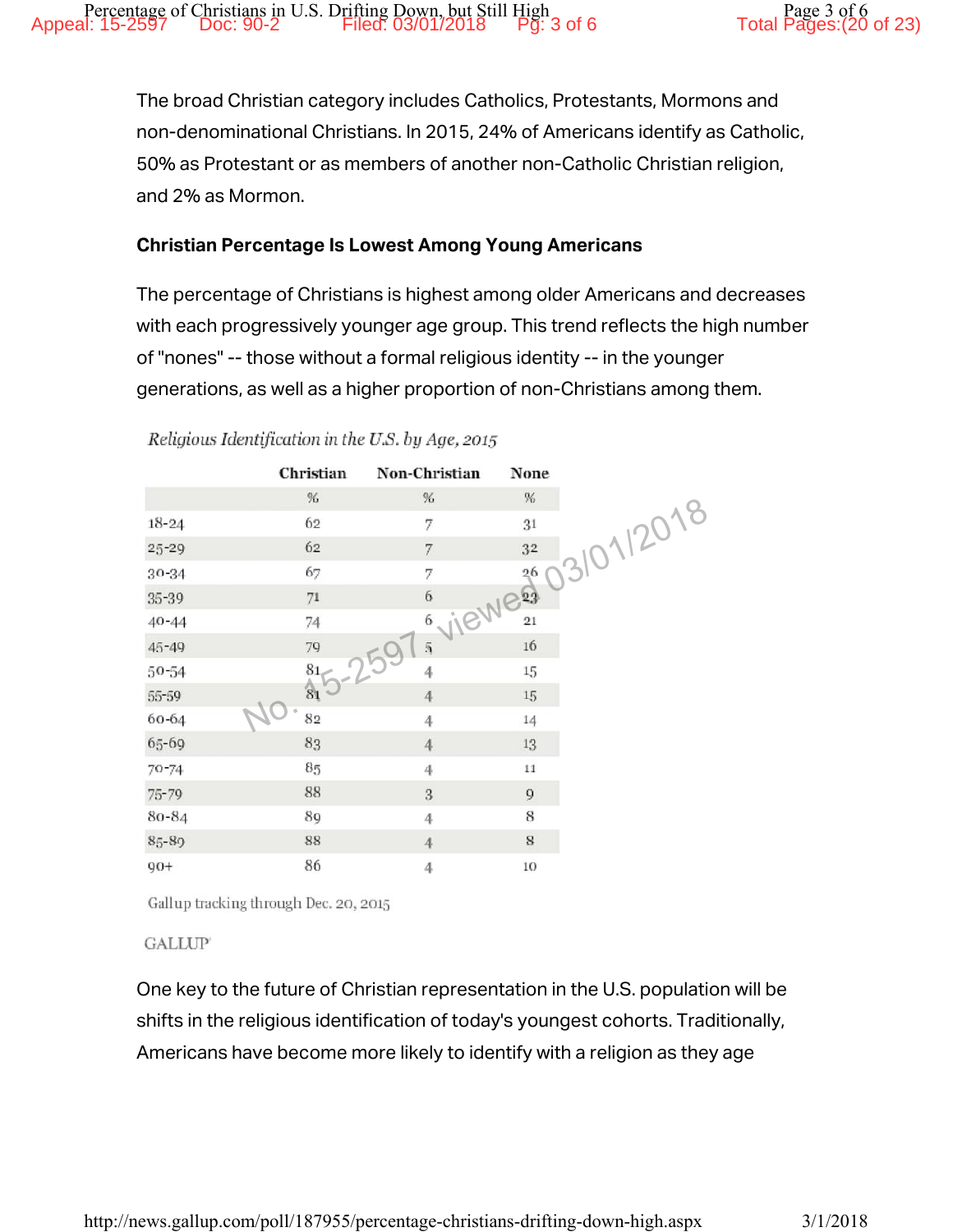through their 30s and 40s and get married and have children. If this pattern does not occur in the same way it has in the past, the percentage of Christians nationwide will likely continue to shrink.

# Bottom Line

America remains a predominantly Christian nation, with three-quarters of all adults identifying with a Christian faith, and with over 90% Christian representation among those who say they are a member of any kind of religion. A major religious trend in the U.S., however, has been the increasing number of Americans who say they do not have a formal religious identification. This expansion has been accompanied by the shrinkage in the number of people who identify as Christian. More than 95% of Americans identified as Christian in the 1950s, and 80% did so as recently as eight years ago. While the 5% of the population who identify with a non-Christian faith is higher than it was decades ago, it has not shown significant change over the past eight years. who identify with a non-Christian faith is higher than it was<br>ot shown significant change over the past eight years.<br>or available in Gallup Analytics.<br>and the scaling poll are based on telephone interviews conduced<br>on the

*These data are available in Gallup Analytics.*

# Survey Methods

Results for this Gallup poll are based on telephone interviews conducted from 2008-2015 on the Gallup U.S. Daily survey, with random samples of adults, aged 18 and older, living in all 50 U.S. states and the District of Columbia. The sample sizes of those interviewed were over 350,000 for the years 2008 through 2012, and over 170,000 for the years 2013 through 2015. The 2015 sample consists of interviews conducted through Dec. 20, 2015. For results based on the total sample of national adults for each year, the margin of sampling error is  $\pm 1$ percentage point at the 95% confidence level. All reported margins of sampling error include computed design effects for weighting.

Each sample of national adults includes both cellphone respondents and landline respondents, with the percentage of each varying across the eight years included in this analysis. Landline and cellular telephone numbers are selected using random-digit-dial methods.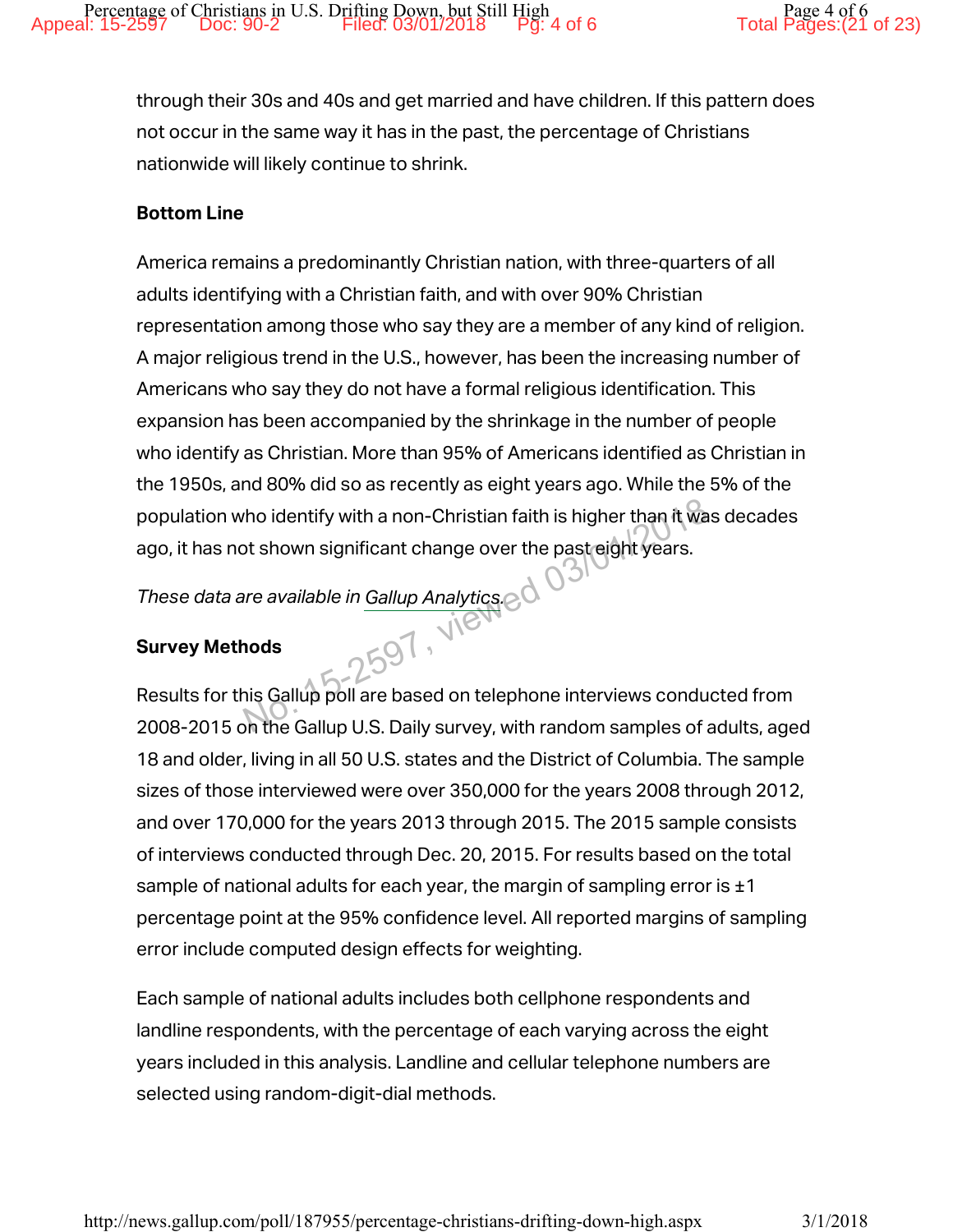Learn more about how the Gallup U.S. Daily works.

# Subscribe to receive weekly Gallup News alerts.

Never miss our latest insights.

SIGN UP

RELEASE DATE: December 24, 2015 SOURCE: Gallup http://news.gallup.com/poll/187955/percentage-christians-drifting-down-high.aspx CONTACT: Gallup World Headquarters, 901 F Street, Washington, D.C., 20001, U.S.A +1 202.715.3030 Eember 24, 2015<br>
S://news.gallup.com/poll/187955/percentage-christians-drifting<br>
Yorld Headquarters, 901 F Street, Washington, D.C., 20001, U.S.A

Copyright © 2016 Gallup, Inc. All rights reserved.

Gallup, Inc. maintains several registered and unregistered trademarks that include but may not be limited to: A8, Accountability Index, Business Impact Analysis, BE10, CE11, CE11 Accelerator, Clifton StrengthsExplorer, Clifton StrengthsFinder, Customer Engagement Index, Customer Engagement Management, Dr. Gallup Portrait, Employee Engagement Index, Enetrix, Engagement Creation Index, Follow This Path, Gallup, Gallup Brain, Gallup Business Journal, GBJ, Gallup Consulting, Gallup-Healthways Well-Being Index, Gallup Management Journal, GMJ, Gallup Panel, Gallup Press, Gallup Tuesday Briefing, Gallup University, Gallup World News, HumanSigma, HumanSigma Accelerator, ICE11, I10, L3, ME25, NurseInsight, NurseStrengths, Patient Quality System, Performance Optimization, Power of 2, PrincipalInsight, Q12, Q12 Accelerator, Q12 Advantage, Selection Research, Inc., SE25, SF34, SRI, Soul of the City, Strengths Spotlight, Strengths-Based Selling, StatShot,